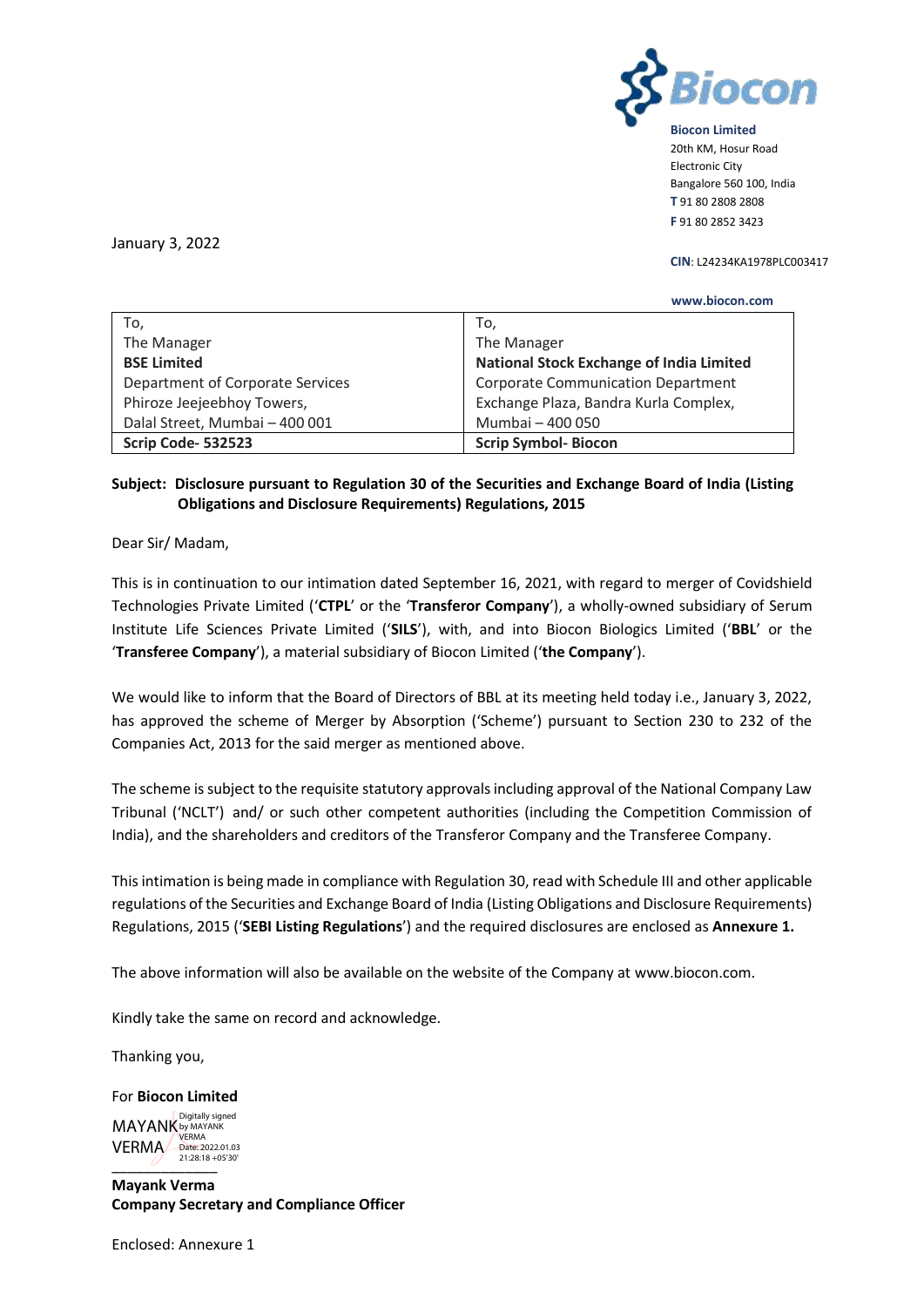

**Annexure 1**

## **Amalgamation/ Merger:**

The details as required under SEBI Listing Regulations read with SEBI Circular No. CIR/CFO/CMD/4/2015 dated September 9, 2015 are as under: -

| S.  | <b>Particulars</b>                                                                                                                |                                                                                                                                                                                                                                                                                                                                                                                                                                                                                                                                                                                                                                                                                        | <b>Details</b> |                      |
|-----|-----------------------------------------------------------------------------------------------------------------------------------|----------------------------------------------------------------------------------------------------------------------------------------------------------------------------------------------------------------------------------------------------------------------------------------------------------------------------------------------------------------------------------------------------------------------------------------------------------------------------------------------------------------------------------------------------------------------------------------------------------------------------------------------------------------------------------------|----------------|----------------------|
| No. |                                                                                                                                   |                                                                                                                                                                                                                                                                                                                                                                                                                                                                                                                                                                                                                                                                                        |                |                      |
|     |                                                                                                                                   |                                                                                                                                                                                                                                                                                                                                                                                                                                                                                                                                                                                                                                                                                        |                |                      |
|     | Name of the entity(ies) forming part of<br>the amalgamation/merger, details in<br>brief such as, size, turnover etc.;             | <b>Details of Transferor Company:</b>                                                                                                                                                                                                                                                                                                                                                                                                                                                                                                                                                                                                                                                  |                |                      |
| 1.  |                                                                                                                                   | Covidshield Technologies Private Limited or Transferor Company<br>(CIN: U24100PN2019PTC188668) ('hereinafter referred to as CTPL')<br>is a private limited company incorporated under the Companies Act,<br>2013, and having its registered office at Office No. 401, 4 <sup>th</sup> Floor,<br>Sarosh Bhavan, 16-B/1. Dr. Ambedkar Road, Pune Maharashtra -<br>411001.                                                                                                                                                                                                                                                                                                                |                |                      |
|     |                                                                                                                                   | CTPL is a wholly-owned subsidiary of Serum Institute Life Sciences<br>Private Limited ('SILS') and has rights to commercialise SILS vaccines.<br>Both CTPL and SILS are not listed entities.                                                                                                                                                                                                                                                                                                                                                                                                                                                                                           |                |                      |
|     |                                                                                                                                   | <b>Details of Transferee Company:</b>                                                                                                                                                                                                                                                                                                                                                                                                                                                                                                                                                                                                                                                  |                |                      |
|     |                                                                                                                                   | <b>Biologics</b><br><b>Transferee</b><br><b>Biocon</b><br>Limited<br>Company<br>or<br>(CIN: U24119KA2016FLC093936) ('hereinafter referred to as BBL') is<br>an unlisted public company incorporated under the Companies Act,<br>2013, and having its registered office at Biocon House, Ground Floor,<br>Tower-3, Semicon Park Electronic City, Phase - II, Hosur Road,<br>Bengaluru, Karnataka 560100.<br>BBL is not a listed entity, however it is a material subsidiary of the<br>Company, a listed entity, under the provisions of SEBI Listing<br>Regulations.<br>Details of Net worth and Revenue of the Transferor Company and<br><b>Transferee Company:</b><br>In Rs. Millions |                |                      |
|     |                                                                                                                                   | <b>Particulars</b>                                                                                                                                                                                                                                                                                                                                                                                                                                                                                                                                                                                                                                                                     | Net worth      | <b>Total Revenue</b> |
|     |                                                                                                                                   |                                                                                                                                                                                                                                                                                                                                                                                                                                                                                                                                                                                                                                                                                        | As at          | As at                |
|     |                                                                                                                                   |                                                                                                                                                                                                                                                                                                                                                                                                                                                                                                                                                                                                                                                                                        | March 31, 2021 | March 31, 2021       |
|     |                                                                                                                                   | <b>CTPL (Transferor Company)</b>                                                                                                                                                                                                                                                                                                                                                                                                                                                                                                                                                                                                                                                       | 0.07           | Nil                  |
|     |                                                                                                                                   | <b>BBL (Transferee Company)</b>                                                                                                                                                                                                                                                                                                                                                                                                                                                                                                                                                                                                                                                        | 31,848.88      | 19,408.41            |
| 2.  | Whether the transaction would fall<br>within related party transactions? If yes,<br>whether the same is done at "arms<br>length"; | The transaction does not fall under related party transaction.                                                                                                                                                                                                                                                                                                                                                                                                                                                                                                                                                                                                                         |                |                      |